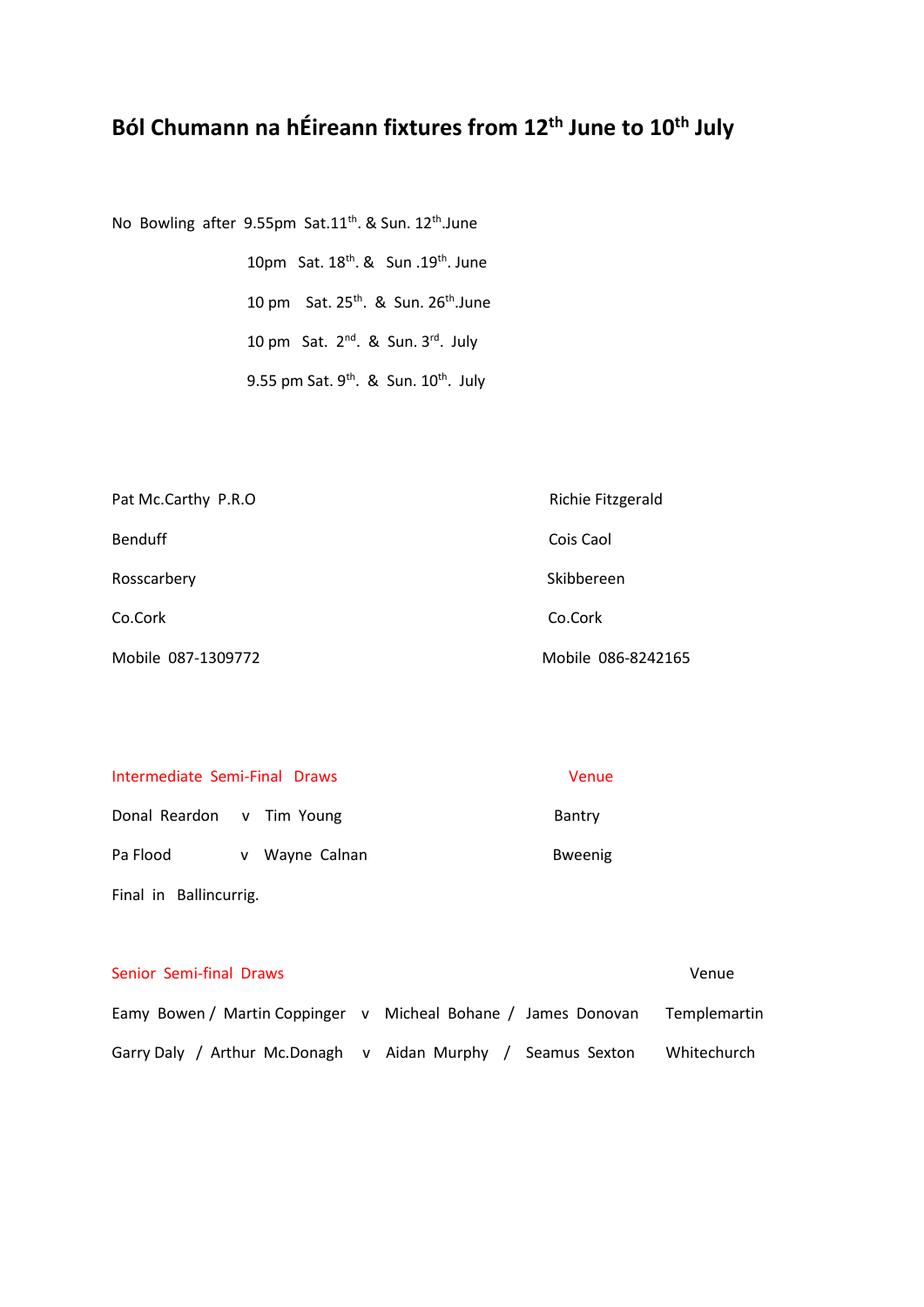#### Club Bauravilla

12/6/22 Jnr. B Final Darragh Dempsey v Shane Shannon or Donie Harnedy or John Cahalane

# Club Caheragh

12/6/22 Wayne Parkes v Denis Wilmot Sf

# Club Marsh Road

- 19/6/22 Ger Connolly v John Cahalane
- 3/7/22 Micháel O'Sullivan v John Young

# Club Rosscarbery

- 12/6/22 Sidney Shannon v Stephen Bowen T Micháel O'Sullivan v Frank Kiely T Mark Coleman v Jan Tessyman T
- 19/6/22 Anthony Crowley v Tony Flynn T Toss Ahern v Darren O'Brien T Eoin Deasy v Richie Lawton T
- 26/6/22 Alan Brickley v Shane Mc.Carthy T William Allen v Kieran Fitzpatrick T
- 3/7/22 Danny Coughlan v Diarmuid Cronin T John Nagle v Mick Murphy T Séan O'Leary v Jimmy O'Brien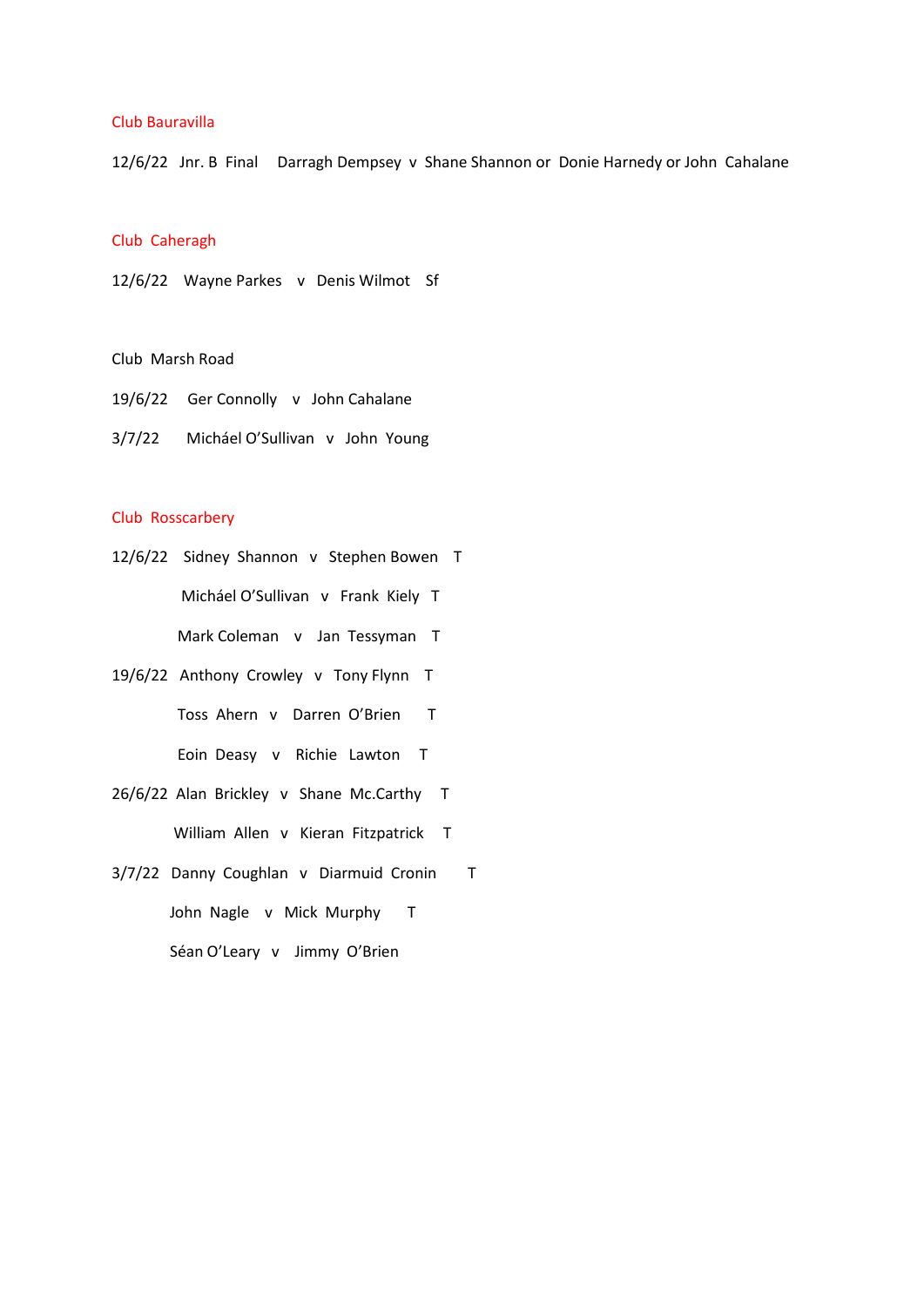#### Mid Cork

# Club Ballinacurra

| 12/6/22 Brendan O'Neill v David O'Mahony T |
|--------------------------------------------|
| Johny O'Driscoll v David Buckley T         |
| 19/6/22 Noel Gould v Tom O'Callaghan T     |
| 26/6/22 Dan O'Halloran v Denis Wilmot T    |
| Johny O'Driscoll v Tomas Boyle T           |
| 3/7/22 Tim Young v David Hubbert T         |
| Vincent Kiely v Tom O'Donovan T            |
| 10/7/22 Jim Coffey v Declan Murphy T       |
| Noel Donovan v Frank Kiely T               |

## Club Templemartin

- 12/6/22 Daniel Twomey V John Connolly C
- 15/6/22 Conor Creedon V Ger Connolly T
- 23/6/22 John Hickey V David Crowley T
- 26/6/22 Tim Young V TomO'Donovan T
	- Ronan Donovan V Dillon Collins T
- 3/7/22 Donal Reardon V Billy Mc.Auliffe T
	- David Hegarty V Diarmuid Hurley T

# Club Beal na Blath

12/6/22 Sean Kiely V Donal Crowley V Mick Murphy T 19/6/22 Kevin O'Crualaoi V John O'Mahony v Sidney Shannon T 26/6/22 John Creedon V Gavin Twohig B 3/7/22 Wayne Parkes V Christy Mullins B 10/7/22 Vincent Kiely V Denis Wilmot B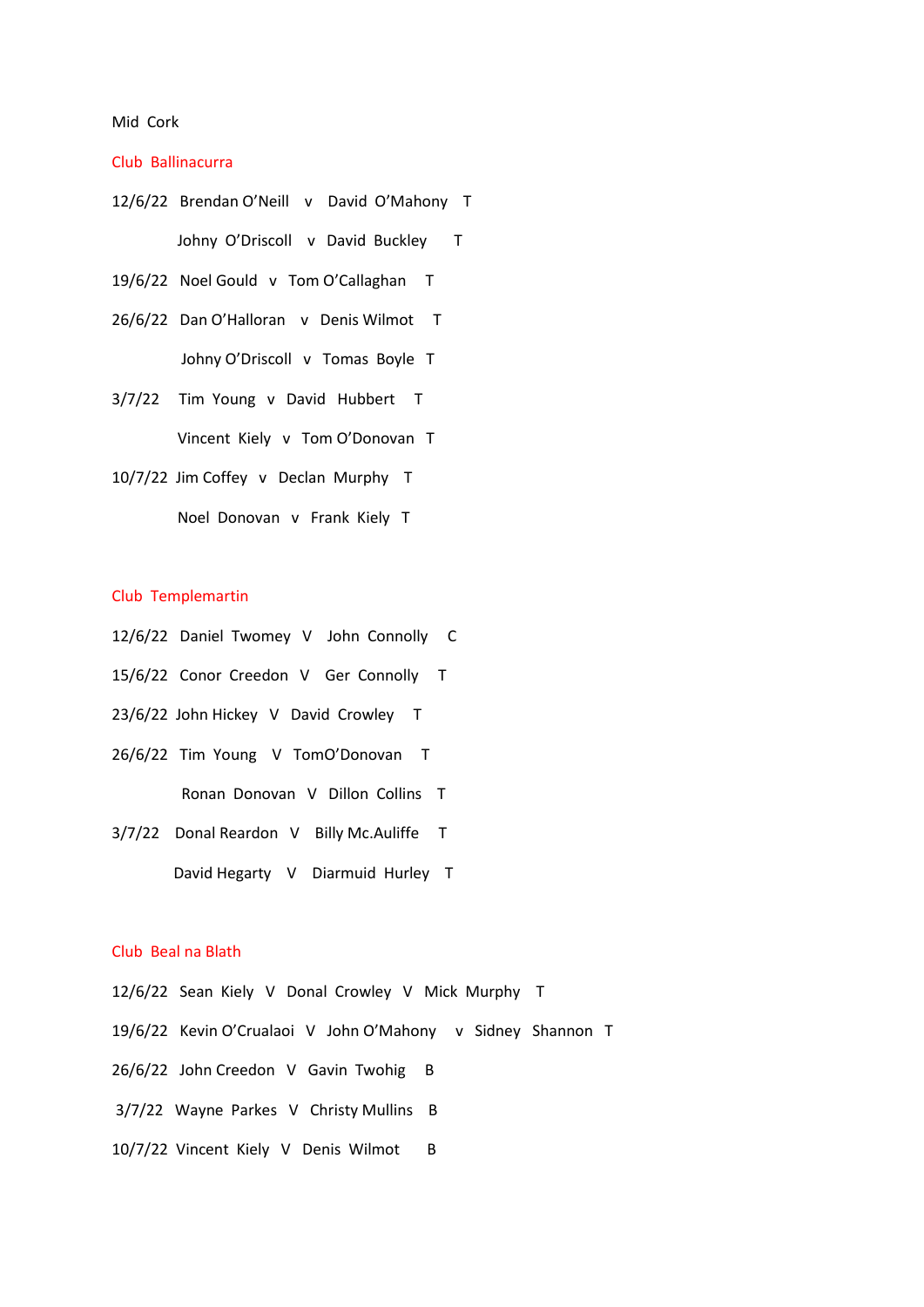### Club Jageos Mills

- 12/6/22 Declan Murphy V Séan Regan T
- 19/6/22 Cian Boyle V Denis Wilmot T
- 22/6/22 Noel Regan V Maurice Connolly T
- 26/6/22 Mick Hurley V Muirish Buttimer T Andrew Callaghan V Wayne Parkes T ( if available )
- 3/7/22 Eugene Kiernan V Garreth Burke T Ger Connolly V Jim Coffey T
- 10/7/22 Trevor O'Meara V Christy Mullins T

# Club Castletown

12/6/22 Dan O'Halloran V John Shorten Vet final

# North Cork

#### Club Peake

- 12/6/22 John O'Rourke V Eamon Bohen C
- 3/7/22 James O'Donovan & Michael Bohane V Seamus Sexton & Gary Daly Sf

## Club Ballinagree

19/6/22 Dave Crowley V James Kelleher SF

## Club Béal na Morrive

19/6/22 Tomas Boyle V John Young T

26/6/22 John O'Rourke v Jimmy Driscoll T

3/7/22 Andrew Callaghan V Aidan Desmond T

## Club Gortroe

12/6/22 Dean Sexton or Mark Burke V Shane Collins ( JB final )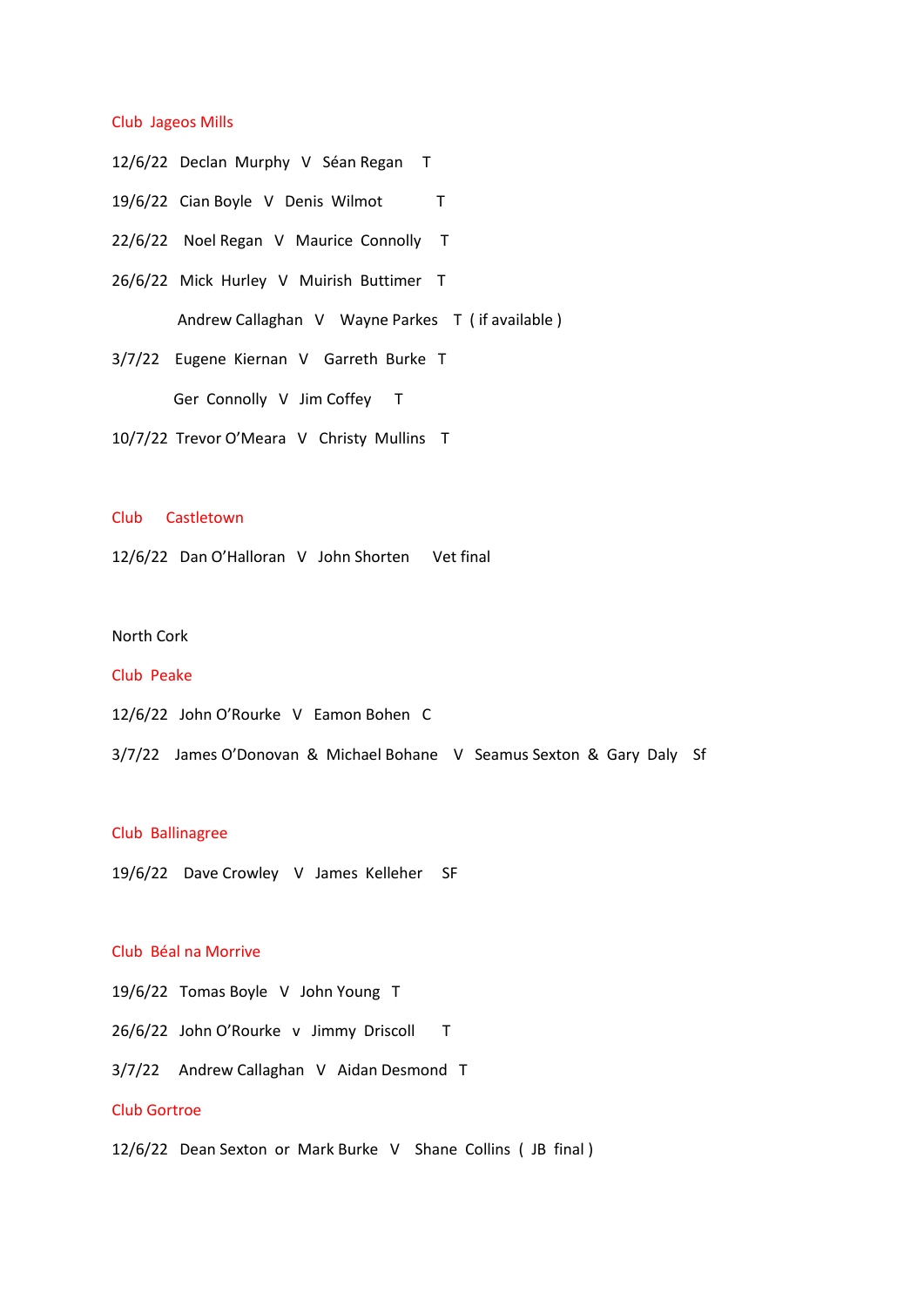## Club Firmount

26/6/22 Shane Collins V James O'Sullivan C 3/7/22 Tommy O'Sullivan V Trevor O'Meara C

## South West

# Club Lyre

- 12/6/22 Joe Tyner V Michael O'Callaghan T Tom O'Donovan V John Young T
- 19/6/22 David Walsh V Patsy Sullivan SF Seamus Sexton V Gary Daly T
- 26/6/22 Tomas Boyle V Johny O'Driscoll T
- 3/7/22 Joe Tyner / Ml.O'Callaghan V PJ Mc.Carthy SF
- 10/7/22 Tim Young V Wayne Parkes T

## Club Shannonvale

- 12/6/22 Ethan de Burca V Declan O'Donovan T
- 26/6/22 Edmond Sexton V Donal Reardon T
- 3/7/22 Aidan Murphy V Arthur Mc.Donagh T

# Club Grange

- 12/6/22 David Hubbert V Alex O'Donovan T
- 19/6/22 John Shorten V David O'Mahony T
- 26/6/22 Ger Connolly V Daragh Dempsey v Anthony Gould (final) Christy Mullins V Trevor O'Meara T
- 3/7/22 John Shorten V David O'Mahony T